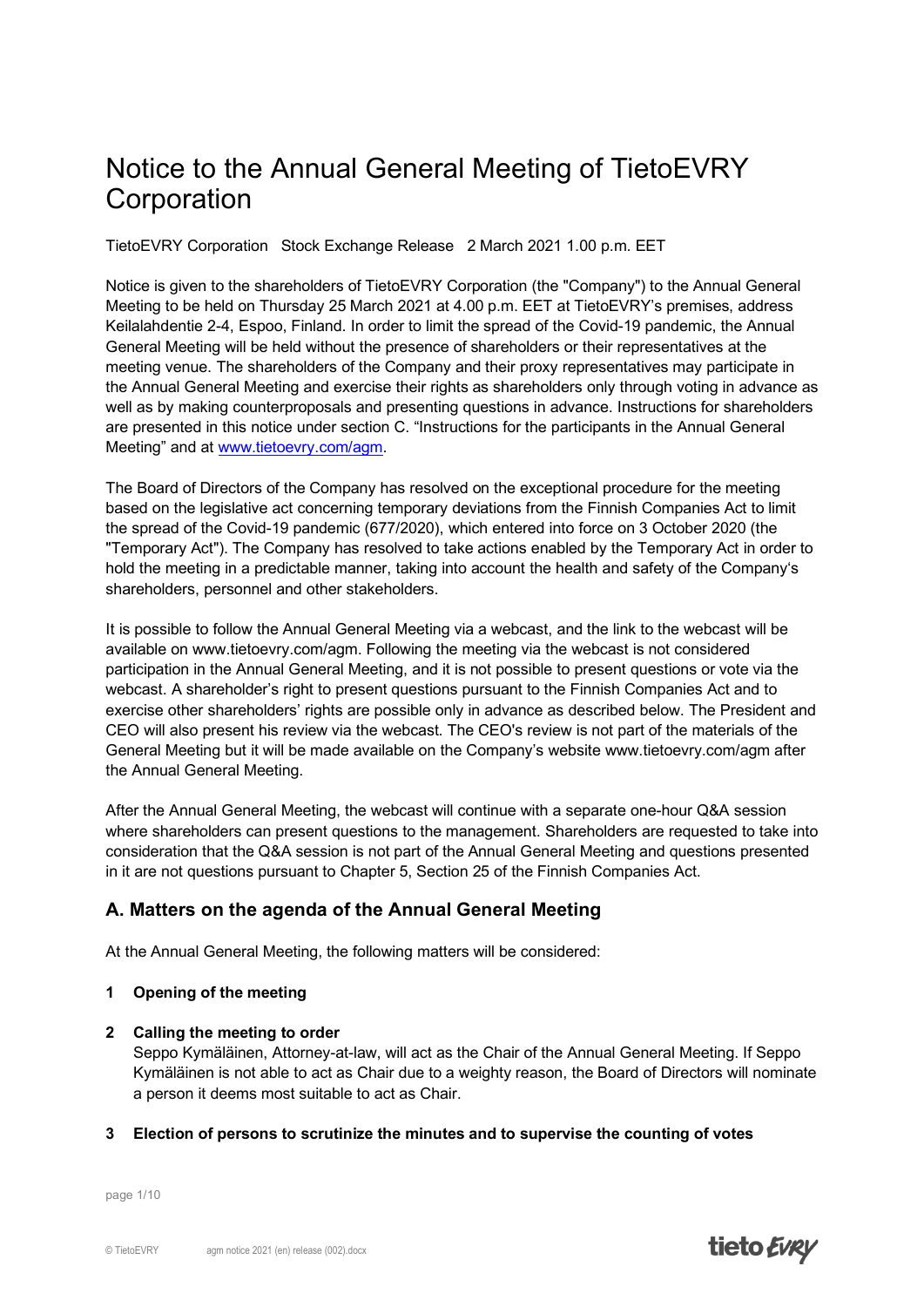Jussi Tokola, General Counsel, will act as the person to scrutinize the minutes and supervise the counting of votes. If Jussi Tokola is unable to act as the person to scrutinize the minutes and supervise the counting of the votes due to a weighty reason, the Board of Directors will nominate a person it deems most suitable to act as a person to confirm the minutes and supervise the counting of votes.

## **4 Recording the legality of the meeting**

## **5 Recording the attendance at the meeting and adoption of the list of votes**

Shareholders who have voted in advance within the advance voting period and have the right to attend the Annual General Meeting under Chapter 5, Section 6 and Chapter 5, Section 6a of the Finnish Companies Act shall be deemed shareholders represented at the meeting. The list of votes will be adopted based on information delivered by Euroclear Finland Oy.

**6 Presentation of the annual accounts, the report of the Board of Directors and the auditor's report for the year 2020**

As participation in the Annual General Meeting is possible only in advance, the annual accounts, including the report of the Board of Directors and the auditor's report, which have been published by the Company by a stock exchange release on 2 March 2021 and which are available on the Company's website www.tietoevry.com/agm, shall be deemed to have been presented to the Annual General Meeting.

## **7 Adoption of the annual accounts**

## **8 Resolution on the use of the profit shown on the balance sheet and the distribution of dividend**

The Board of Directors proposes to the Annual General Meeting that, based on the balance sheet to be adopted for the financial year which ended 31 December 2020, a dividend of total EUR 1.32 per share be distributed from the distributable funds of the Company in two instalments as follows:

- The first dividend instalment of EUR 0.66 per share shall be paid to shareholders who on the record date for the dividend payment on 29 March 2021 are recorded in the shareholders' register held by Euroclear Finland Oy or the registers of Euroclear Sweden AB or Verdipapirsentralen ASA (VPS). The dividend shall be paid beginning from 8 April 2021 in accordance with the procedures applicable in Euroclear Finland, Euroclear Sweden and the VPS.
- The second dividend instalment of EUR 0.66 per share shall be paid to shareholders who on the record date for the dividend payment on 27 September 2021 are recorded in the shareholders' register held by Euroclear Finland Oy or the registers of Euroclear Sweden AB or Verdipapirsentralen ASA (VPS). The dividend shall be paid beginning from 6 October 2021 in accordance with the procedures applicable in Euroclear Finland, Euroclear Sweden and the VPS.

Dividends payable to Euroclear Sweden registered shares will be forwarded by Euroclear Sweden AB and paid in Swedish crowns. Dividends payable to VPS registered shares will be forwarded by Nordea Bank Plc's branch in Norway and paid in Norwegian crowns.

## **9 Resolution on the discharge of the members of the Board of Directors and the CEO from liability**

page 2/10

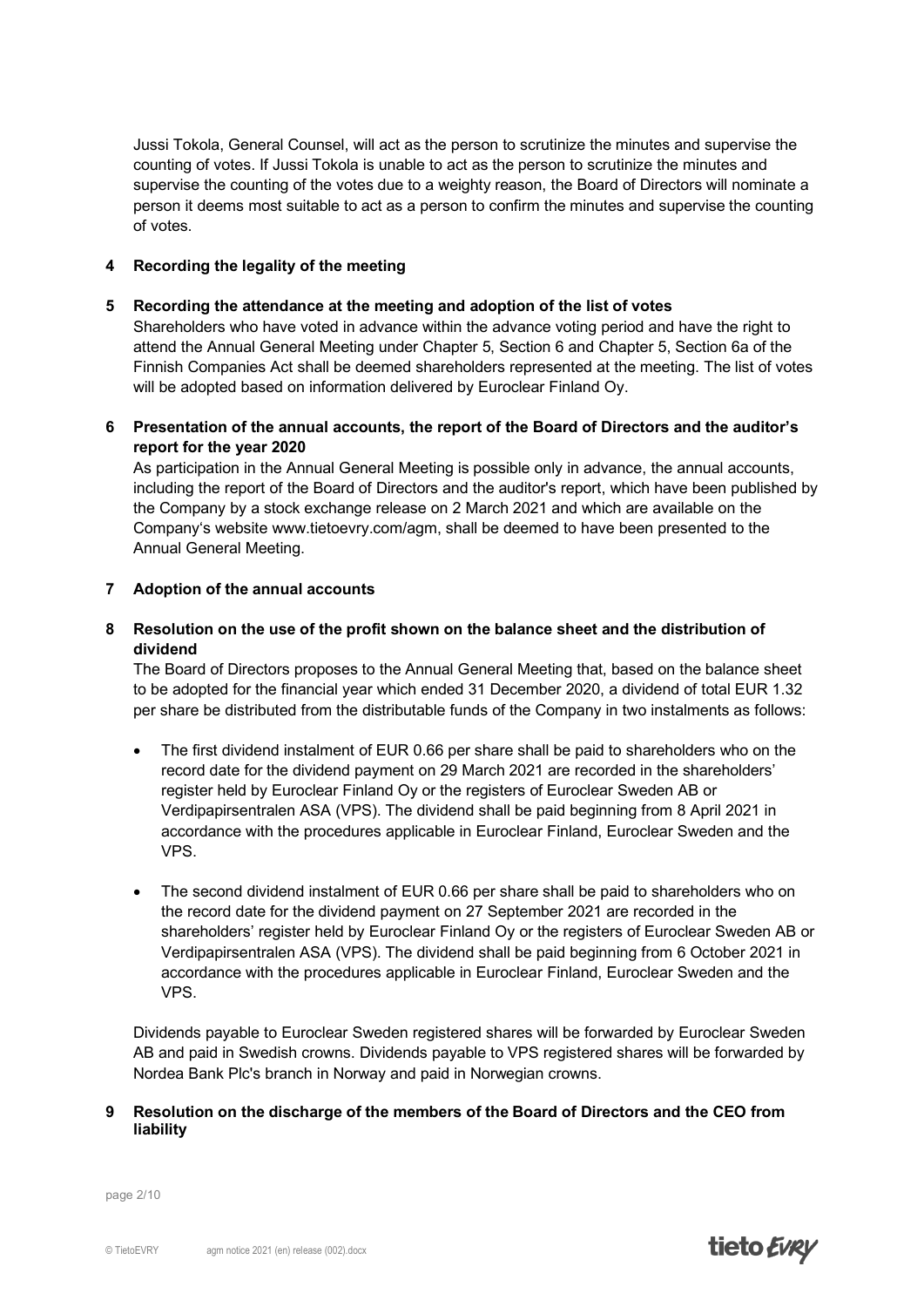#### **10 Presentation and adoption of the Remuneration Report**

As participation in the Annual General Meeting is possible only in advance, the Remuneration Report 2020 published by the Company by a stock exchange release and on the website www.tietoevry.com/agm on 2 March 2021, is deemed to have been presented to the Annual General Meeting. The Remuneration Report 2020 describes the implementation of the Company's Remuneration Policy and provides information on the remuneration of the Company's governing bodies during the financial year 2020. The resolution by the Annual General Meeting on adoption of the Remuneration Report is advisory.

## **11 Resolution on the remuneration of the members of the Board of Directors**

The Shareholders' Nomination Board proposes that the remuneration of the Board of Directors elected by the Annual General Meeting and employee representatives elected as ordinary members of the Board of Directors be kept at the same level as in 2020.

According to the proposal, the annual fees of the Board of Directors elected by the Annual General Meeting would be as follows: EUR 125 000 to the Chairperson, EUR 70 000 to the Deputy Chairperson and EUR 53 000 to the ordinary members of the Board of Directors. In addition to these fees, it is proposed that the Chairperson of a permanent Board Committee will receive an annual fee of EUR 20 000 and a member of a permanent Board Committee an annual fee of EUR 10 000. It is also proposed that the Board members elected by the Annual General Meeting will be paid EUR 800 for each Board meeting and for each permanent or temporary committee meeting. Further, it is proposed that the remuneration of the employee representatives elected as ordinary members of the Board of Directors will be an annual fee of EUR 15 000.

The Shareholders' Nomination Board is of the opinion that increasing the long-term shareholdings of the Board members will benefit all the shareholders. Every Board member elected by the Annual General Meeting is expected to accumulate, over a five-year period, a shareholding in TietoEVRY that exceeds his/her one-time annual remuneration.

The Shareholders' Nomination Board therefore proposes that part of the annual remuneration may be paid in the form of TietoEVRY Corporation shares purchased from the market. An elected member of the Board of Directors may, at his/her discretion, choose from the following five alternatives:

- 1 No cash, 100% in shares
- 2 25% in cash, 75% in shares
- 3 50% in cash, 50% in shares
- 4 75% in cash, 25% in shares, or
- 5 100% in cash, no shares.

The shares will be acquired directly on behalf of the members of the Board within two weeks from the release of the Company's interim report 1 January–31 March 2021. If the remuneration cannot be delivered at that time due to insider regulations or another justified reason, the Company shall deliver the shares later or pay the remuneration fully in cash.

Remuneration of the employee representatives elected as ordinary members of the Board of Directors will be paid in cash only.

#### **12 Resolution on the number of members of the Board of Directors**

The Shareholders' Nomination Board proposes to the Annual General Meeting that the Board of Directors shall have eleven members elected by the Annual General Meeting.

page 3/10

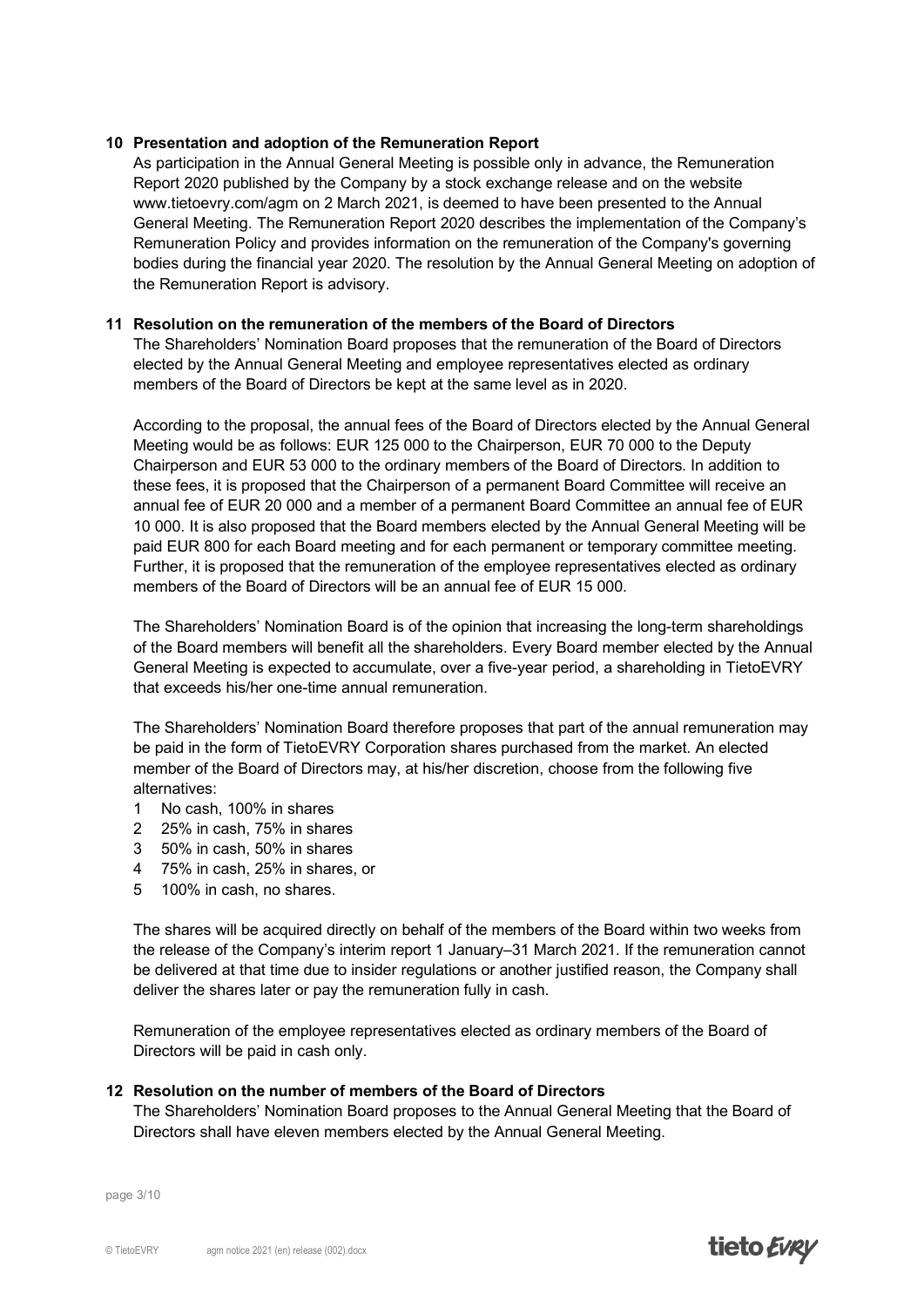#### **13 Election of members of the Board of Directors and the Chairperson**

The Shareholders' Nomination Board proposes to the Annual General Meeting that the current Board members Tomas Franzén, Salim Nathoo, Harri-Pekka Kaukonen, Timo Ahopelto, Rohan Haldea, Liselotte Hägertz Engstam, Katharina Mosheim, Niko Pakalén, Endre Rangnes and Leif Teksum be re-elected. In addition, it is proposed that Angela Mazza Teufer be elected as a new Board member. The Shareholders' Nomination Board proposes that Tomas Franzén shall be reelected as the Chairperson of the Board of Directors.

The term of office of the Board members ends at the close of the next Annual General Meeting. All the proposed candidates have given their consent to being elected.

Angela Mazza Teufer (born 1973), an Italian and Swiss citizen, is a Senior Vice President for ERP, EPM and SCM for Oracle in Europe and is based in Switzerland. Oracle sells database software and technology, cloud engineered systems, and enterprise software products. Throughout her career Angela has gained deep experience of technology and industries as well as the impact of innovations like cloud, IoT, blockchain and AI in addressing business challenges. She has acted in various executive and managerial positions at SAP. Angela holds a degree in business administration. She is independent of the Company and of the significant shareholders. Currently, Mazza Teufer does not own shares in TietoEVRY.

The biographical details of the candidates and information on their shareholdings in the Company is also available on TietoEVRY's [website.](http://www.tietoevry.com/en/investor-relations/governance/board-of-directors)

In addition to the above candidates, the Company's personnel has elected four members, each with a personal deputy, to the Board of Directors. Employees have elected the following persons until the Annual General Meeting 2022: Tommy Sander Aldrin (deputy Sigmund Ørjavik), Ola Hugo Jordhøy (deputy Sigve Sandvik Lærdal), Anders Palklint (deputy Robert Spinelli) and Ilpo Waljus (deputy Jenni Tyynelä).

#### **14 Resolution on the remuneration of the auditor**

The Board of Directors proposes to the Annual General Meeting, in accordance with the recommendation of the Audit and Risk Committee of the Board of Directors, that the auditor to be elected at the Annual General Meeting be reimbursed according to the auditor's invoice and in compliance with the purchase principles approved by the Committee.

#### **15 Election of the auditor**

The Board of Directors proposes to the Annual General Meeting, in accordance with the recommendation of the Audit and Risk Committee of the Board of Directors, that the firm of authorized public accountants Deloitte Oy be elected as the company's auditor for the financial year 2021. The firm of authorized public accountants Deloitte Oy has notified that APA Jukka Vattulainen will act as the auditor with principal responsibility.

The recommendation of the Audit and Risk Committee is included in the proposal of the Board of Directors that is available on www.tietoevry.com/agm.

## **16 Authorizing the Board of Directors to decide on the repurchase of the Company's own shares**

The Board of Directors proposes to the Annual General Meeting that the Board of Directors be authorized to decide on the repurchase of the Company's own shares as follows:

page 4/10

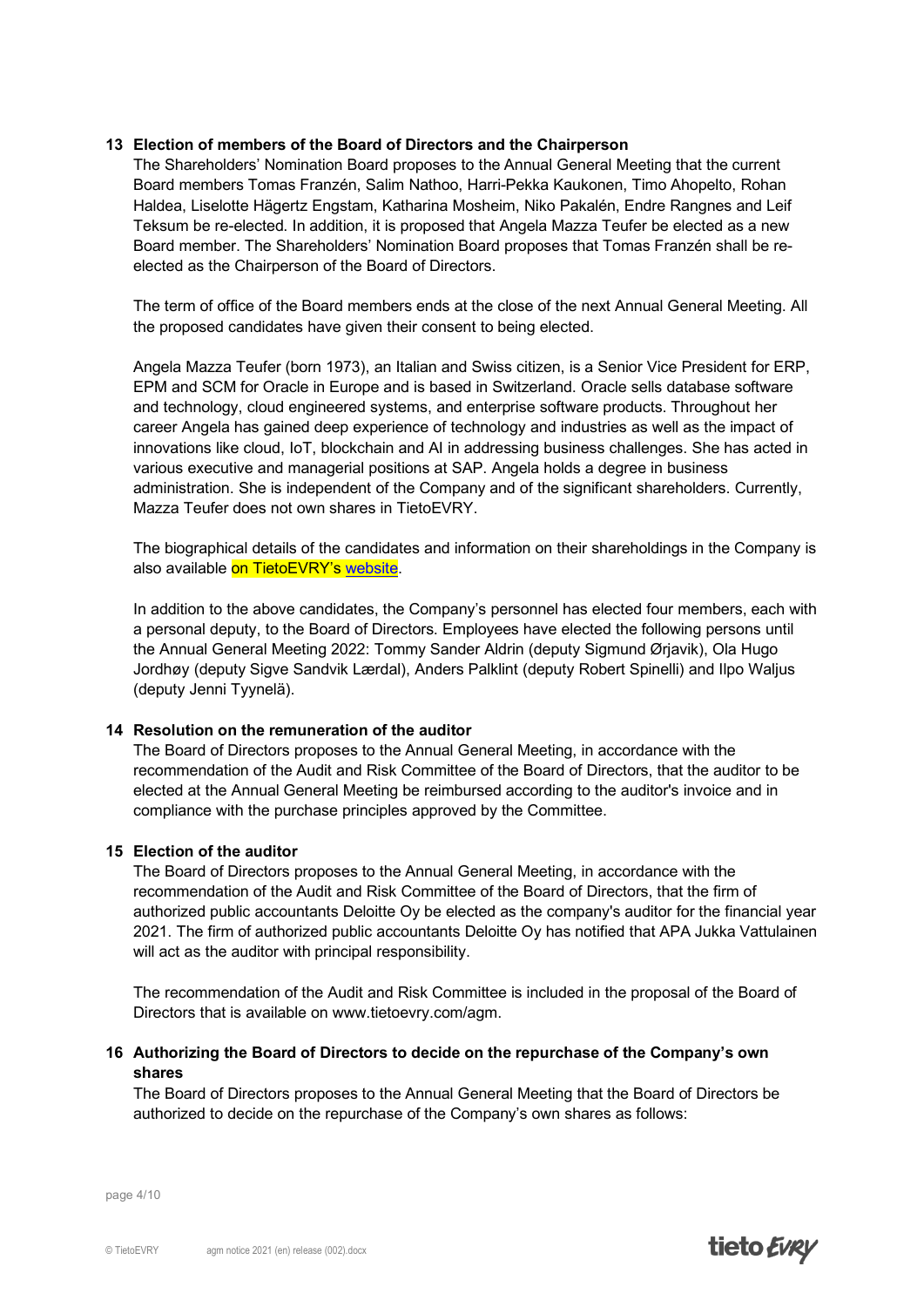- The number of own shares to be repurchased shall not exceed 11 800 000 shares, which currently corresponds to approximately 10% of all the shares in the Company. Only the unrestricted equity of the company can be used to repurchase own shares.
- Own shares can be repurchased at a price formed in public trading on the date of the repurchase or at a price otherwise formed on the market.
- The Board of Directors decides how the share repurchase will be carried out. Own shares can be repurchased inter alia by using derivatives. The Company's own shares can be repurchased otherwise than in proportion to the shareholdings of the shareholders (directed repurchase).

The authorization cancels previous unused authorizations to decide on the repurchase of the Company's own shares. The authorization is effective until the next Annual General Meeting, however, no longer than until 29 April 2022.

**17 Authorizing the Board of Directors to decide on the issuance of shares as well as on the issuance of option rights and other special rights entitling to shares** The Board of Directors proposes to the Annual General Meeting that the Board of Directors be authorized to decide on the issuance of shares as well as on the issuance of option rights and other special rights entitling to shares referred to in chapter 10 section 1 of the Companies Act in one or more tranches as follows:

- The number of shares to be issued based on the authorization (including shares to be issued based on the special rights) shall not exceed 11 800 000 shares, which currently corresponds to approximately 10% of all the shares in the Company. However, out of the above maximum number of shares to be issued no more than 950 000 shares, currently corresponding to less than 1% of all of the shares in the Company, may be issued as part of the Company's sharebased incentive programs.
- The Board of Directors decides on the terms and conditions of the issuance of shares as well as of option rights and other special rights entitling to shares. The authorization concerns both the issuance of new shares as well as the transfer of treasury shares. The issuance of shares as well as of option rights and other special rights entitling to shares may be carried out in deviation from the shareholders' pre-emptive right (directed issue).

The authorization cancels previous unused authorizations to decide on the issuance of shares as well as on the issuance of option rights and other special rights entitling to shares. The authorization is effective until the next Annual General Meeting, however, no longer than until 29 April 2022.

## **18 Closing of the meeting**

## **B. Documents of the Annual General Meeting**

The proposals for decisions relating to the agenda of the Annual General Meeting, this notice, the Remuneration Report 2020 of TietoEVRY Corporation, as well as the annual report, the report of the Board of Directors and the auditor's report are available on the Company's website www.tietoevry.com/agm. A copy of the annual report will be sent to shareholders upon request. The minutes of the meeting will be available on the Company's website at the latest on 8 April 2021.

page 5/10

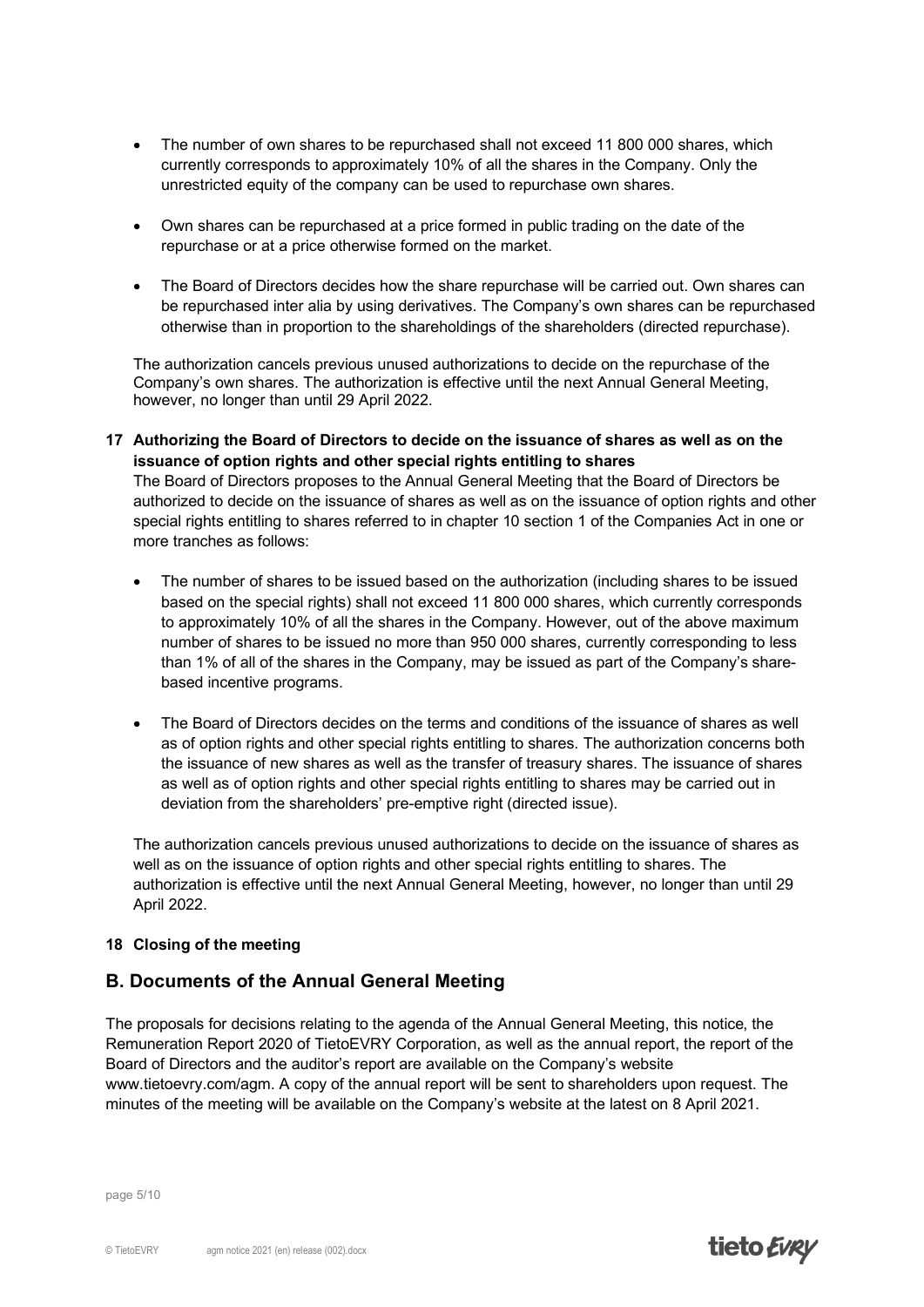# **C. Instructions for the participants in the Annual General Meeting**

In order to limit the spread of the Covid-19 pandemic, the Annual General Meeting will be held without the presence of shareholders or their representatives at the meeting venue. The shareholders of the Company and their proxy representatives may participate in the Annual General Meeting and exercise their rights as shareholders only through voting in advance as well as by making counterproposals and presenting questions in advance.

## **1 Shareholders registered in the shareholders' register**

Each shareholder, who is registered on 15 March 2021 in the shareholders' register of the Company held by Euroclear Finland Oy, has the right to participate in the Annual General Meeting. A shareholder, whose shares are registered on his/her Finnish book-entry account, is registered in the shareholders' register of the Company. A shareholder may not participate in the Annual General Meeting in any other manner than by voting in advance in the manner described below and by making counterproposals and presenting questions in advance.

## **2 Notice of participation and voting in advance**

The registration period and advance voting period commence on 8 March 2021 at 10 a.m. EET, when the deadline for delivering counterproposals to be put to a vote has expired. A shareholder, who is registered in the Company's shareholders' register and who wishes to participate in the Annual General Meeting by voting in advance, must register for the Annual General Meeting by giving a prior notice of participation and by delivering his/her votes in advance. Both the notice of participation and votes have to be received by no later than on 19 March 2021 at 4 p.m. EET.

In connection with the registration, a shareholder shall notify his/her name, personal/business identification number, address, telephone number and the name of any assistant or proxy representative as well as the personal identification number of a proxy representative. The personal data given to Euroclear Finland Oy will be used only in connection with the Annual General Meeting and with the processing of related registrations.

Shareholders with a Finnish book-entry account can register and vote in advance on certain matters on the agenda during the period 8 March 2021 at 10 a.m.–19 March 2021 at 4 p.m. EET in the following manners:

• on the website: www.tietoevry.com/agm. For natural persons, the electronic voting in advance requires secured strong electronic authentication and the shareholder may register and vote by logging in with his/her Finnish online banking codes or a mobile certificate.

For shareholders that are legal persons, no strong electronic authentication is required. However, shareholders that are legal persons must notify their book-entry account number and other required information.

The terms and other instructions concerning the electronic voting are available on the Company's website [www.tietoevry.com/agm.](http://www.tietoevry.com/agm)

• by regular mail or e-mail: A shareholder may deliver an advance voting form available on the Company's website www.tietoevry.com/agm to Euroclear Finland Oy by regular mail to Euroclear Finland Oy, Yhtiökokous, P.O. Box 1110, FI-00101 Helsinki, Finland or by e-mail to yhtiokokous@euroclear.eu.

page 6/10

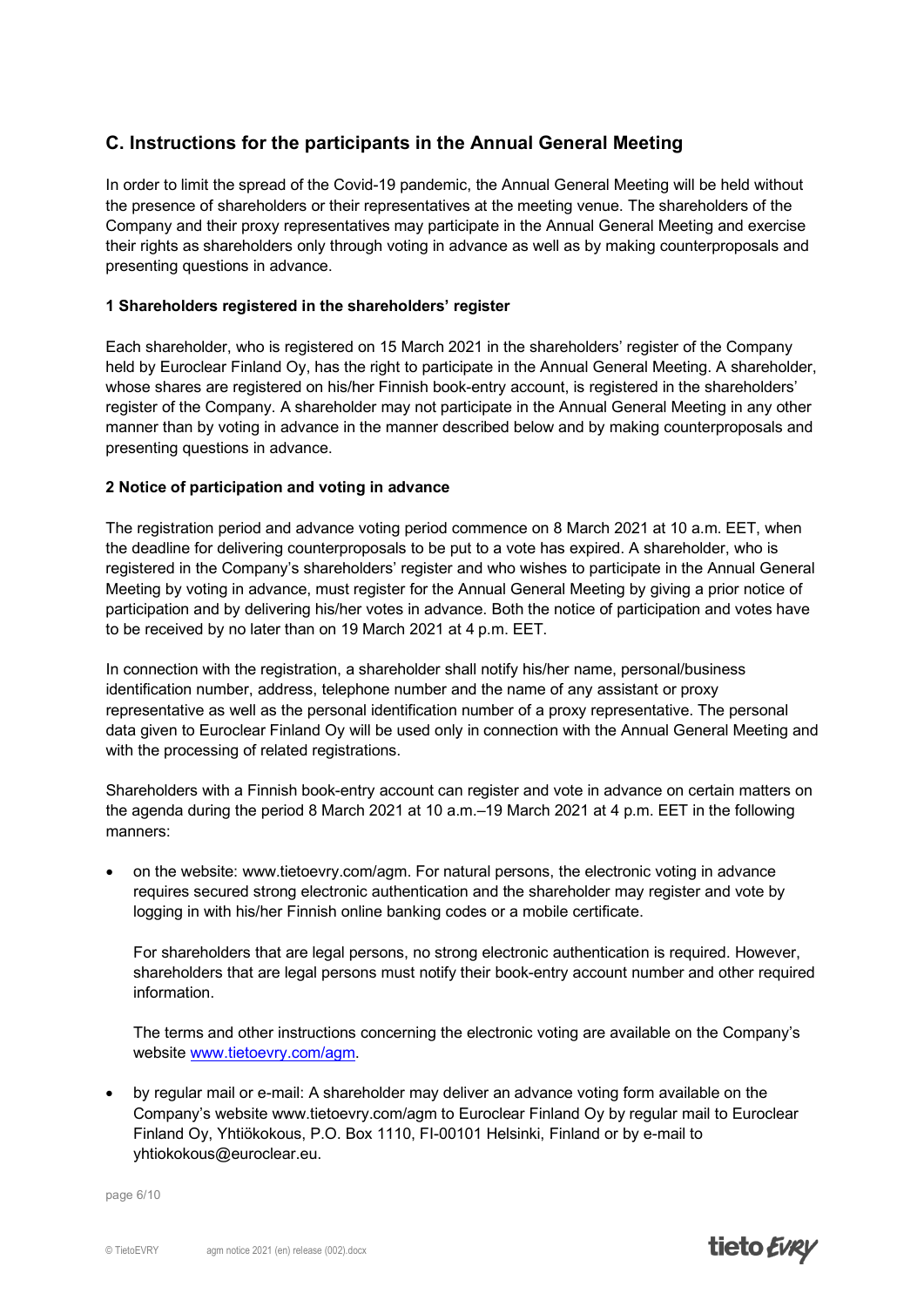The advance voting form will be available on the Company's website no later than on 8 March 2021 at 10 a.m. EET. A representative of the shareholder must in connection with delivering the voting form produce a dated proxy document or otherwise in a reliable manner demonstrate his/her right to represent the shareholder at the Annual General Meeting. If a shareholder participates in the Annual General Meeting by delivering votes in advance to Euroclear Finland Oy, the delivery of the votes shall constitute due registration for the Annual General Meeting. The terms and other instructions concerning the voting by regular mail or e-mail are available on the Company's website [www.tietoevry.com/agm.](http://www.tietoevry.com/agm) Further information is available by telephone at +358 40 716 5920 during weekdays between 9 a.m.–12 noon.

## **3 Proxy representative and powers of attorney**

Shareholders of the Company may participate in the Annual General Meeting through a proxy representative. A proxy representative of a shareholder must also vote in advance in the manner described in this notice.

A proxy representative shall produce a dated proxy document or otherwise in a reliable manner demonstrate his/her right to represent the shareholder at the Annual General Meeting. If a shareholder participates in the Annual General Meeting by means of several proxy representatives representing the shareholder with shares in different securities accounts, the shares in respect of which each proxy representative represents the shareholder shall be identified in connection with the registration for the Annual General Meeting.

Possible proxy documents should be delivered to Euroclear Finland Oy, Yhtiökokous, P.O. Box 1110, FI-00101 Helsinki, Finland or by e-mail to yhtiokokous@euroclear.eu. before 19 March 2021.

## **4 Holders of nominee registered shares**

A holder of nominee registered shares has the right to participate in the Annual General Meeting by virtue of such shares, based on which he/she on the record date of the Annual General Meeting, i.e. on 15 March 2021, would be entitled to be registered in the shareholders' register of the TietoEVRY Corporation held by Euroclear Finland Oy. The right to participate in the Annual General Meeting requires, in addition, that the shareholder on the basis of such shares has been registered into the temporary shareholders' register held by Euroclear Finland Oy at the latest by 22 March 2021 by 10 a.m. EET. As regards nominee registered shares this constitutes due registration for the Annual General Meeting.

A holder of nominee registered shares is advised to request without delay necessary instructions regarding the registration in the temporary shareholders' register of TietoEVRY Corporation, the issuing of proxy documents and registration for the Annual General Meeting from his/her custodian bank. The account management organization of the custodian bank has to register a holder of nominee registered shares, who wants to participate in the Annual General Meeting, into the temporary shareholders' register of the Company at the latest by 22 March 2021 by 10 a.m. In addition, the account management organisation of the custodian bank must see to the voting in advance on behalf of a nominee-registered shareholder within the registration period applicable to nominee-registered shares.

Further information on the Annual General Meeting is available on www.tietoevry.com/agm.

page 7/10

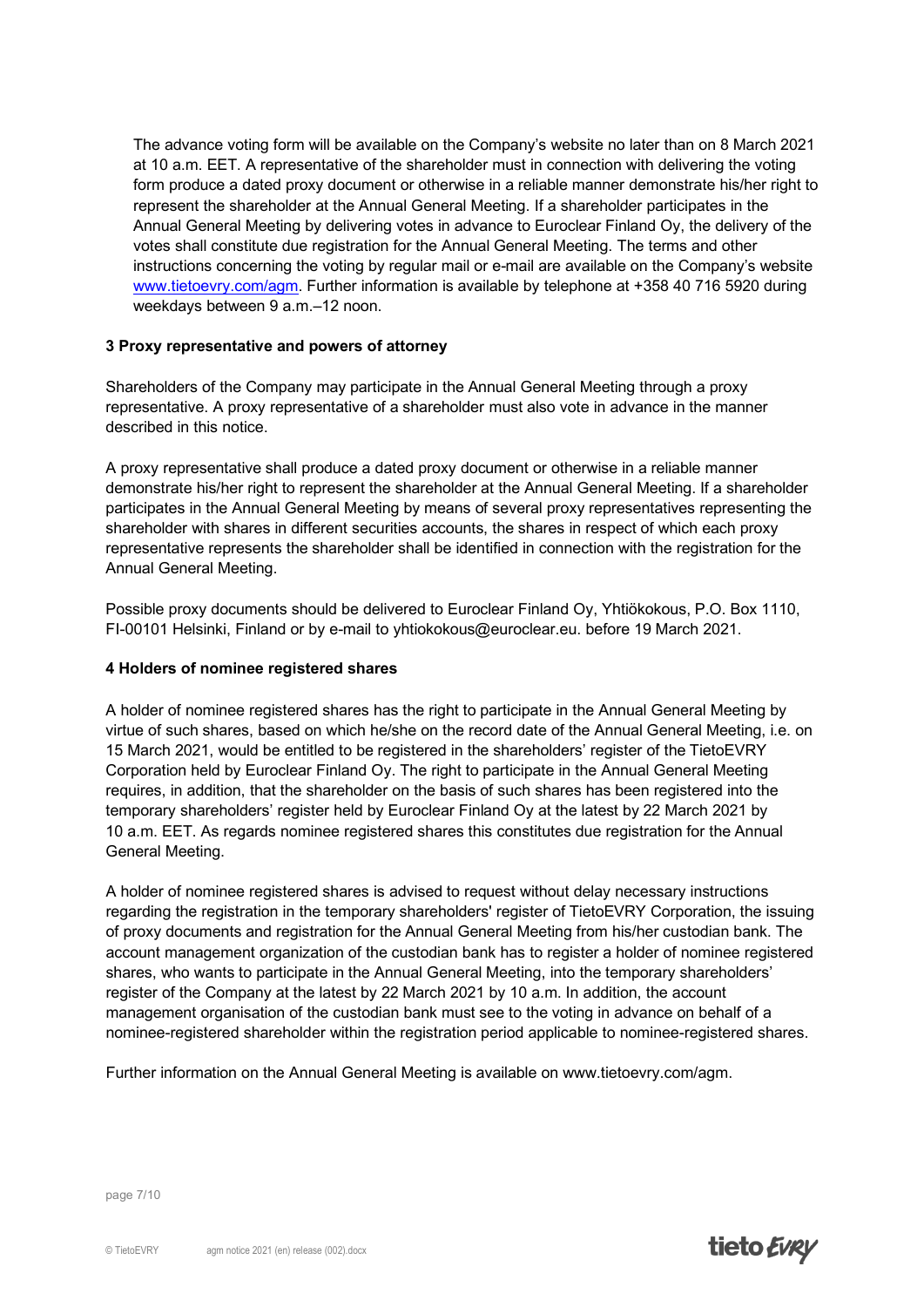#### **5 Shares registered in Euroclear Sweden AB**

A shareholder with shares registered in Euroclear Sweden AB's Securities System who wishes to attend and vote at the Annual General Meeting must be registered in the shareholders' register maintained by Euroclear Sweden AB no later than on 15 March 2021.

Shareholders whose shares are registered in the name of a nominee must, in order to be eligible to request a temporary registration in the shareholders' register of TietoEVRY Corporation maintained by Euroclear Finland Oy, request that their shares are reregistered in their own names in the register of shareholders maintained by Euroclear Sweden AB, and procure that the nominee sends the request for temporary registration to Euroclear Sweden AB on their behalf. Such reregistration must be made as of 15 March 2021 and the nominee should therefore be notified well in advance.

Also shareholders, whose share are registered in the shareholders' register maintained by Euroclear Sweden AB, may only participate in the meeting and exercise their rights as shareholders through voting in advance.

Shareholders with a Swedish book-entry account can register and vote in advance on certain matters on the agenda during the period 8 March–17 March 2021 either by regular mail or email.

- A shareholder may deliver an advance voting form available on the Company's website tietoevry.com/agm to Euroclear Sweden AB by regular mail using the following address: "TietoEVRY Oyj AGM 2021", c/o Euroclear Sweden AB, Box 191, SE-101 23 Stockholm, Sweden or by e-mail to GeneralMeetingService@euroclear.com.
- The advance voting form will be available on the Company's website no later than on 8 March 2021 at 10 a.m. EET. A representative of the shareholder must in connection with delivering the voting form produce a dated proxy document or otherwise in a reliable manner demonstrate his/her right to represent the shareholder at the Annual General Meeting. If a shareholder participates in the Annual General Meeting by delivering votes in advance to Euroclear Sweden AB, the delivery of the votes shall constitute due registration for the Annual General Meeting. The terms and other instructions concerning electronical voting or voting by regular mail or e-mail are available on the Company's website www.tietoevry.com/agm.

Further information on attending the Annual General Meeting is available on [www.tietoevry.com/agm.](http://www.tietoevry.com/agm)

#### **6 Shares registered in Verdipapirsentralen ASA (VPS)**

A shareholder with shares registered in Verdipapirsentralen ASA (VPS) Securities System who wishes to attend and vote at the Annual General Meeting must:

1 be registered in the shareholders' register maintained by Verdipapirsentralen ASA (VPS) not later than on 15 March 2021.

Shareholders, whose shares are registered in the name of a nominee must, in order to be eligible to request a temporary registration in the shareholders' register of TietoEVRY Corporation maintained by Euroclear Finland Oy, request that their shares are reregistered in their own names in the register of shareholders maintained by Verdipapirsentralen ASA (VPS), and procure that the nominee sends the request for temporary registration to Verdipapirsentralen ASA (VPS) on their behalf. Such reregistration must be made as of 15 March 2021 and the nominee should therefore be notified well in advance.

page 8/10

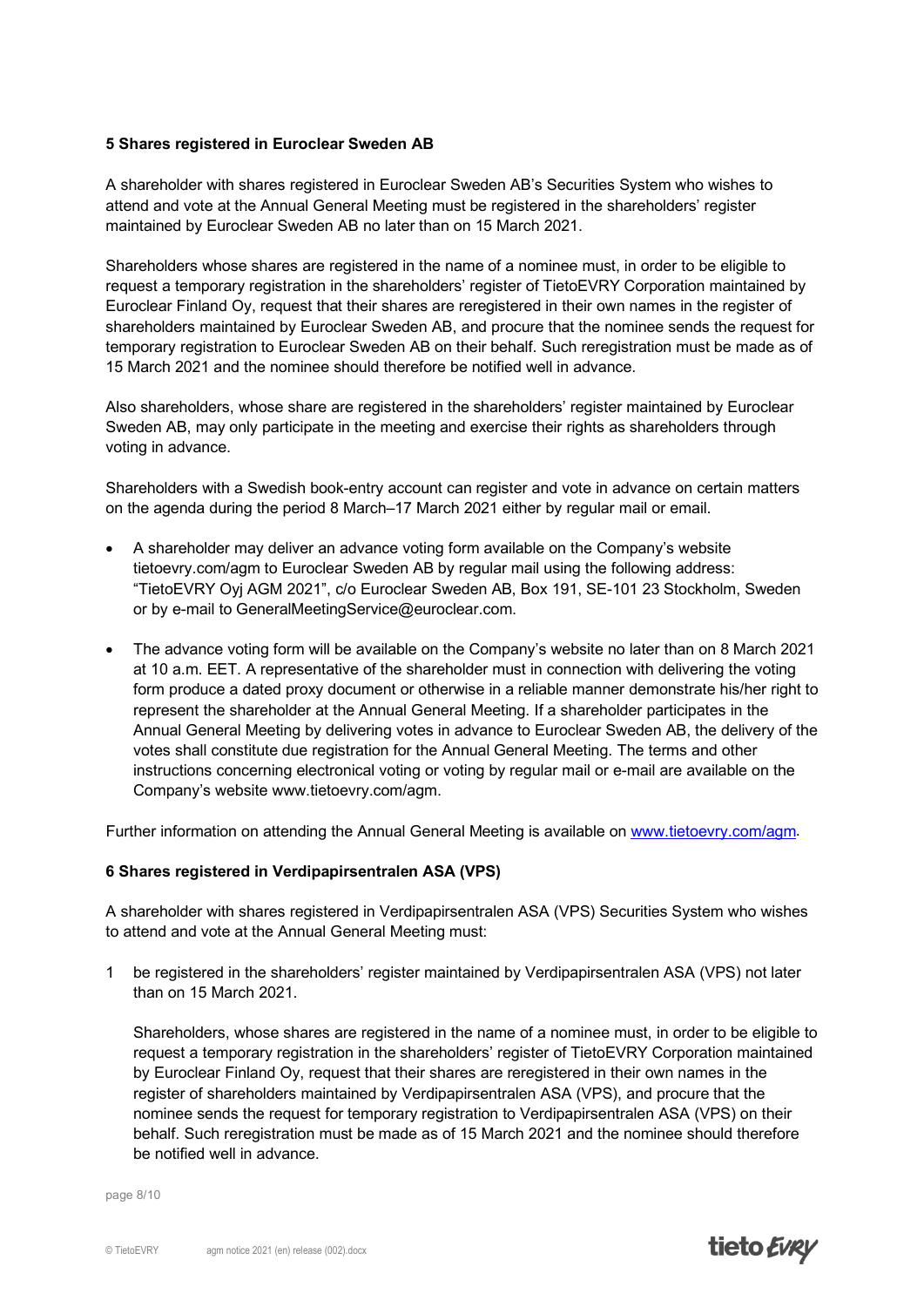2 inform Nordea Bank Plc's branch in Norway (Nordea Bank Abp, filial i Norge, Issuer Service) of his/her participation in the Annual General Meeting and request temporary registration in the shareholders' register of TietoEVRY Corporation maintained by Euroclear Finland Oy. The request for temporary registration shall be submitted in writing to Nordea Bank Plc's branch in Norway no later than on 17 March 2021 at 16.00 Norwegian time.

This temporary registration made through written request to Nordea Bank Plc's branch in Norway is considered a notice of attendance at the Annual General Meeting.

Also shareholders, whose share are registered in Verdipapirsentralen ASA (VPS) Securities System may only participate in the meeting and exercise their rights as shareholders through voting in advance.

Further information on attending the Annual General Meeting is available on www.tietoevry.com/agm.

#### **7 Further instructions and information**

Shareholders holding at least one hundredth of all of the shares in the Company have the right to make a counterproposal to the proposals for resolutions on the agenda of the Annual General Meeting, which will be put to a vote. Such counterproposals must be delivered to the Company by e-mail to [agm@tietoevry.com](mailto:agm@tietoevry.com) by no later than 5 March 2021 at 4 p.m. EET. Shareholders making a counterproposal must in connection with delivering the counterproposal present evidence of his/her shareholdings. The counterproposal will be considered at the Annual General Meeting, provided that the shareholder has the right to participate in the Annual General Meeting and that the shareholder holds shares corresponding to at least one hundredth of all of the shares in the Company on the record date of the Annual General Meeting. If the counterproposal will not be taken up for consideration at the Annual General Meeting, the votes given in favour of the counterproposal will not be taken into account. The Company will publish possible counterproposals to be put to a vote on the Company's website www.tietoevry.com/agm by no later than 8 March 2021.

A shareholder may present questions pursuant to Chapter 5, Section 25 of the Finnish Companies Act until 11 March 2021 by e-mail to [agm@tietoevry.com](mailto:agm@tietoevry.com) or by mail to the address TietoEVRY Oyj, Legal/AGM, P.O.Box 2, FI-02101 Espoo, Finland. Such questions by shareholders, responses to such questions by the Company's management as well as other counterproposals than those put up to a vote on are available on the on the Company's website www.tietoevry.com/agm by no later than 16 March 2021. As a prerequisite for presenting questions or counterproposals, a shareholder must present sufficient evidence to the Company of his/her shareholdings.

Changes in shareholding after the record date of the Annual General Meeting will not affect the right to participate in the General Meeting or the number of votes of such shareholder at the Annual General Meeting.

The information concerning the Annual General Meeting required under the Companies Act and the Securities Market Act is available at www.tietoevry.com/agm.

On the date of this notice to the Annual General Meeting the total number of shares and votes in TietoEVRY Corporation is 118 425 771, and the Company has in its possession 150 978 own shares. These shares are not entitled to exercising voting right at the meeting.

The meeting will include presentations both in Finnish and in English, and simultaneous translations will be available into English and as necessary into Finnish in the webcast. Further instructions on the

page 9/10